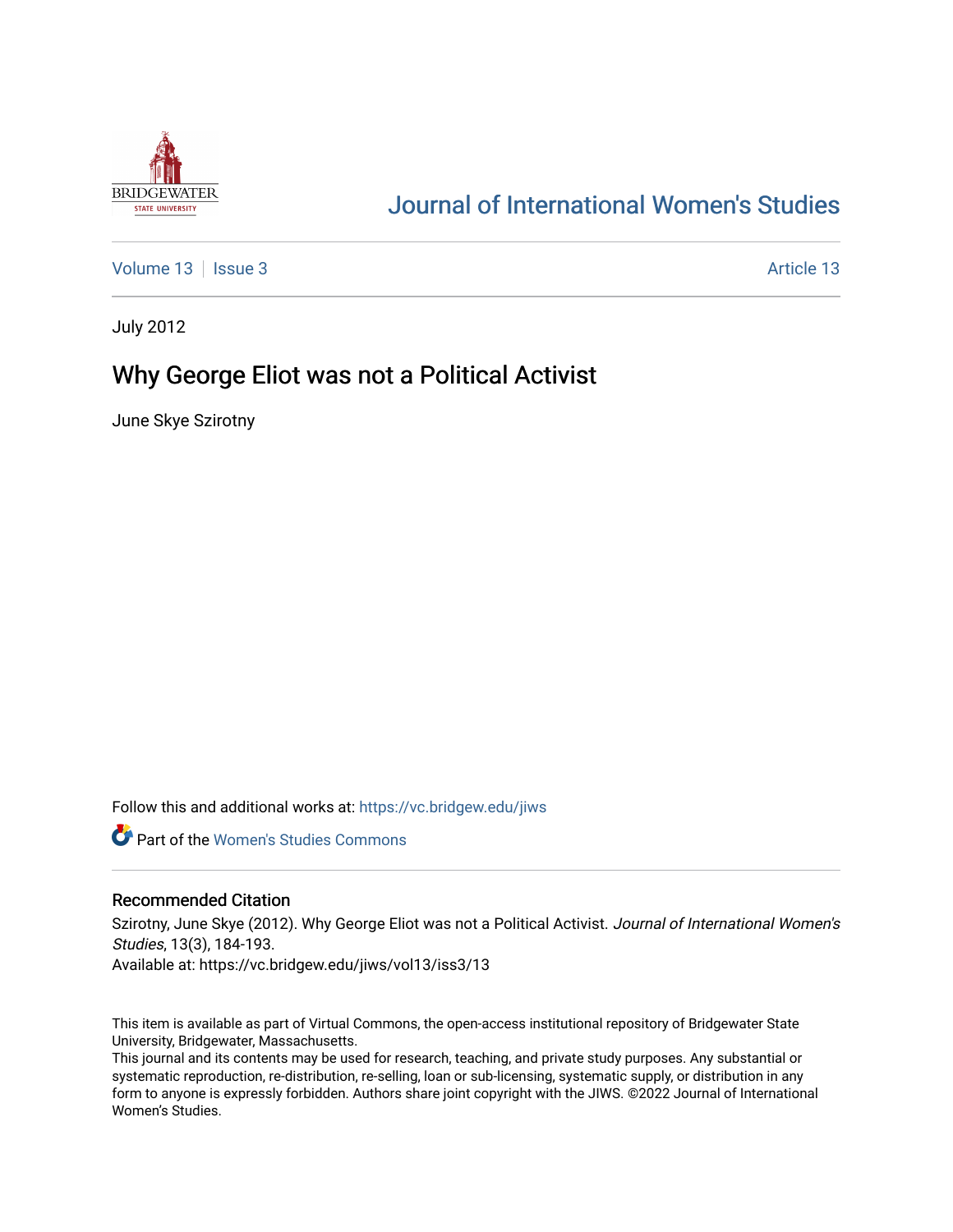This journal and its contents may be used for research, teaching and private study purposes. Any substantial or This journal and its contents hay be a why chosened the product of the product start of the selection or substantial or sub-licensing any form systematic reproduction, re-distribution, Pays eliming game in any form subto anyone is expressly forbidden. ©2012 Journal of International Women's Studies.

# **Why George Eliot was not a Political Activist**

By June Skye Szirotny<sup>1</sup>

#### **Abstract**

It is often thought that George Eliot's refusal to campaign actively for feminist goals indicates that she was no feminist. But there were several reasons that make the charge mute. She disliked dealing with practical matters, especially legislative ones. Proselytizing was particularly repugnant to her because she knew that her scandalous liaison with Lewes could only make her discussion of controversial matters a liability. Furthermore, she thought that the factors facilitating success were so complicated that one could say little that would be helpful to the aspiring woman. Actually, she thought of herself as an a activist, "teaching the world through books." Thinking that she could more forcefully present her views by maintaining the persona of a neutral observer in her fiction, she objected to the role of political activist, who presents ideas in her own person. Finally, as a shy woman who cared only for her husband and her writing, who was often ill, and who hated publicity, she had neither the taste nor energy for public life.

### *Keywords*: activist, legislative, suffrage, George Eliot

Unlike most of the first wave feminists whom we remember today, George Eliot was not a political activist for women's rights. While critics who do not question her feminism usually do not mention her nonactivism, as Kristin Brady says,  $\int$  those who question her feminism frequently, implicitly or explicitly, put her nonactivism in the scale against her antifeminism.<sup>2</sup> Nancy Paxton writes, "Those who use political activism in the public sphere as a touchstone regard Eliot as a failed feminist."<sup>3</sup> But George Eliot had reasons for her nonactivism, which were independent of her attitudes toward feminism.

In the first place, she disliked dealing with practical matters. Living "out of the political world,"<sup>4</sup> "grievously" lacking "practical experience" (*Letters*, IV:473), as she wrote, and diffident about everything except a few moral matters, made clear to her by experience (*Letters*, IV:221), she, over and over, from 1857, protests that she is not knowledgeable enough to pronounce "on a question so entangled as the `Woman Question'" (*Letters*, II:396). She is no "oracle," as she tells her feminist friend Clementia Taylor, in 1867 (*Letters*, IV:366). Hesitant to advise Elizabeth Malleson about establishing a college for working women, she explains, in 1869, "I am never confident in my own opinions positive or negative on practical matters" (*Letters*, VIII:460). Later that year, she writes Jane Senior that, except as regards education, she "feel[s] too deeply the difficult complications that beset every measure likely to affect the position of women . . . to give any practical adhesion to [such measures]" (*Letters*, V:58). Urged to speak for

i<br>L

1

<sup>1</sup> June Skye Szirotny has taught English at the University of Missouri, Stanford University, Queens College of The City University of New York, and University of Illinois at Urbana-Champaign. Her articles, one of which was reprinted in *Feminism in Literature: A Gale Critical Companion*, have appeared in several journals, including *ANQ*, *English Language Notes*, *George Eliot-George Henry Lewes Studies*, *The George Eliot Review*, *Literature and Aesthetics*, *Notes and Queries*, *Studies in Short Fiction*, *Studies in the Novel*, *The Victorian Newsletter*, and *Victorians Institute Journal*. She is currently completing a book on George Eliot's feminism.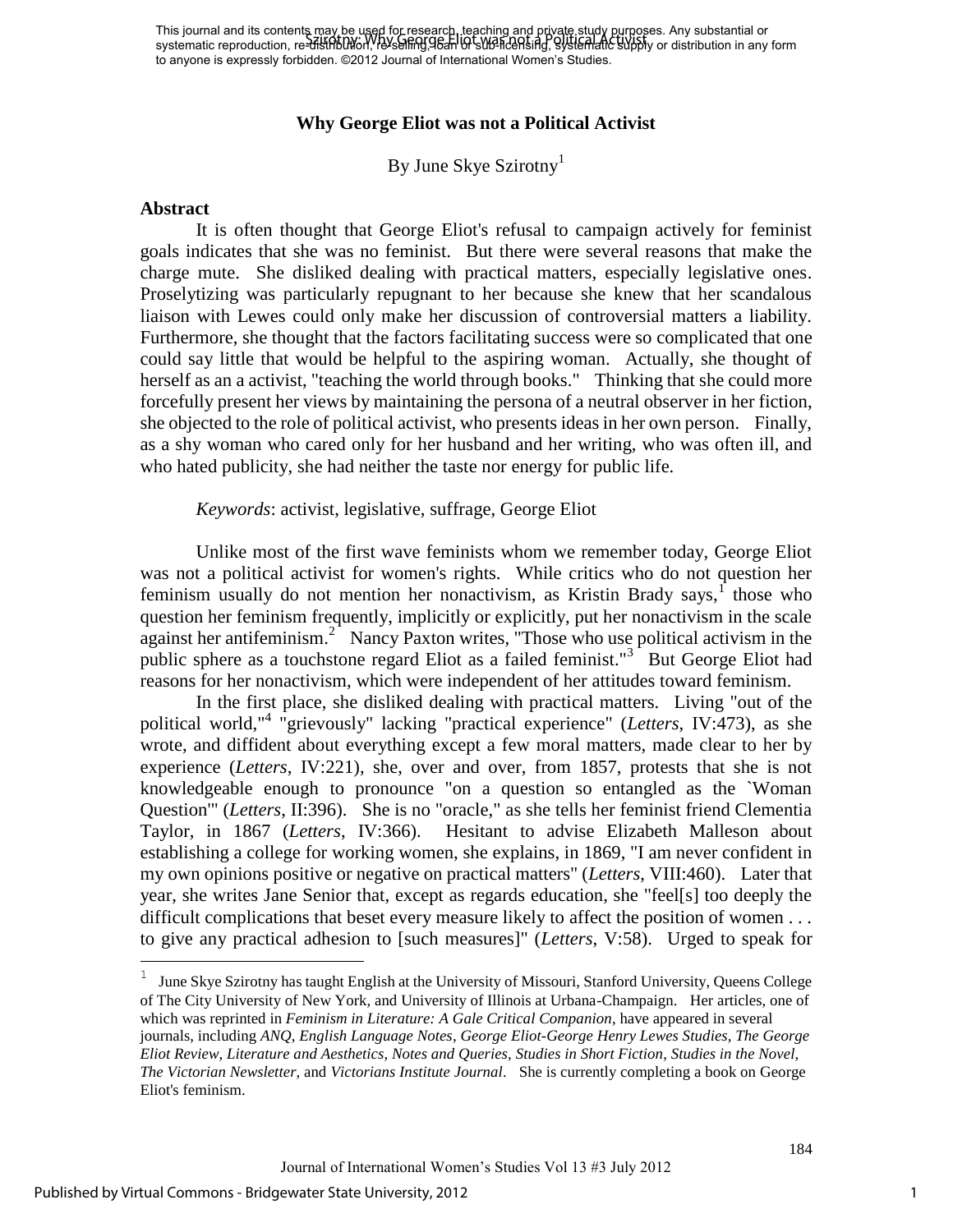women's suffrage (*Letters*, IX:525, *s.v.* "Taylor, Mrs."), she writes Mrs. Taylor, in 1878:

My function is that of the *æsthetic*," not the doctrinal teacher--the rousing of the nobler emotions, which make mankind desire the social right, not the prescribing of special measures, concerning which the artistic mind, however strongly moved by social sympathy, is often not the best judge. It is one thing to feel keenly for one's fellow-beings; another to say, "This step, and this alone, will be the best to take for the removal of particular calamities" (*Letters*, VII:44).

Intellectual, contemplative, and diffident, preferring passivity to activity (*Letters*, II:383),<sup>5</sup> she disliked embroiling herself in controversial issues, because she did not feel wise enough and because she disliked being forced to disagree with others. $6$  In 1877, writing to obtain another's help for a cause in which she is interested, she excuses herself because "I never intermeddle with practical efforts--associations, memorials  $\&$  so forth."<sup>7</sup>

Legislative matters were among practical concerns that she particularly disparaged, as not providing meaningful reform. Having a "natural aversion to the machinery of society," she wrote, in 1860, that R. W. Emerson's essay "Man the Reformer," arguing that societal reformation comes through individual reformation, came to her "with fresh beauty and meaning" (*Letters*, I:99; III:337). Believing in "the wide-spreading roots of social and personal good," she condemned as nonsense, in 1877, "the supposition that a perfect government can arise or be sustained through any other means than the growing virtues of mankind" (Letters, VI:339, 338).<sup>8</sup> Refusing to encourage political conversation at the Priory,<sup>9</sup> she wrote D'Albert-Durade, in 1878, "I care as much or more for the interests of the people, but I believe less [than in 1849-50] in the help they will get from democrats" (*Letters*, VII:47).

Proselytizing was always distasteful to her. As one whose unconventional life,  $10$ especially her liaison with a married man, led others to suppose she was a feminist, she was pressed by her friends to take part in the public debate on women's rights. But considered, according to her friend Anna Jameson, "very *free* in all her opinions as to morals and religion" (*Letters*, II:231), accused of taking a pseudonym because it was said that no book known to be written by her could succeed (*Letters*, III:103), and who visited Girton College, as a contemporary said, "*in cognita*, in order that the new experiment for women's welfare might not be associated even remotely with one, however important, whose social standing was anomalous,"<sup>11</sup> George Eliot knew that her proselytizing, would be a liability.<sup>12</sup> In 1868, she confesses to her friend Barbara Bodichon, "the originator of organized feminism in England,"<sup>13</sup> who also trod carefully because of her unconventionality, that discussion of the Woman Question does not come well from her and that she never likes "to be quoted in any way on this subject" (*Letters*, IV:425). In 1867, she writes John Morley that she does not trust her impressions on the Woman Question, for "[t]he peculiarities of my own lot have caused me to have idiosyncrasies rather than average judgment" (*Letters*, VIII:402; cf. II:512). Benjamin Jowett wrote of her after her death, "There was a time when she greatly desired to write something for the good of women. But she thought that there were circumstances in her own life which unfitted her for this task." $14$ 

Furthermore, while second wave feminists criticized her as not encouraging women to become feminists, George Eliot thought such proselytizing futile. Conscious of the hard work, perseverance, possible poverty, courage, and renunciation of popular applause necessary to success<sup>15</sup>--of "the arduousness and difficulties of a career so facile in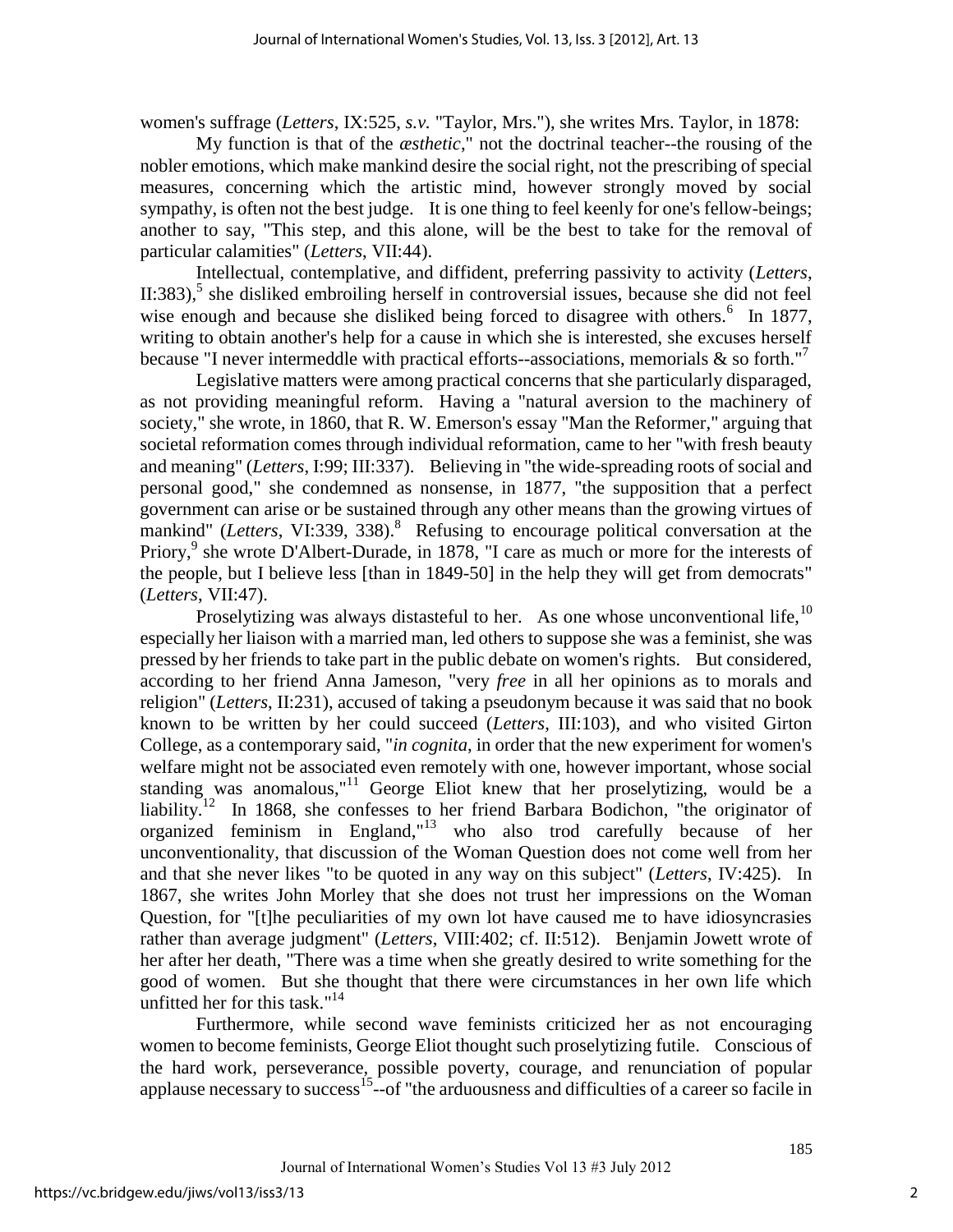imagination," which George Henry Lewes saw George Eliot emphasizing in *Daniel Deronda* (*Letters*, VI:193)--she had no advice for aspiring women except what she constantly told herself: work hard; constantly exert more effort.<sup>16</sup> In *Daniel Deronda*, ch. xxiii, Klesmer's refusal to encourage Gwendolen to pursue a vocation has been criticized as George Eliot's unsympathetic view of the woman question,  $17$  but she is only saying that Gwendolen's lack of interest in submitting to the discipline necessary to be a success guarantees her failure. To have given the fuller formula for George Eliot's own success--which, after excepting hard work, was: genius, pursuit of one of the few vocations that were accepted as proper to women, and the luck to have at her side one utterly devoted to her success<sup>18</sup>--could hardly have had much relevance for most of her feminine contemporaries. Feminists who think that Marian should have looked to herself for a model of the successful woman forget not only that she was blessed with some circumstances unusually propitious but also that she waited a long time for success, and that, when it came, she associated it with death.<sup>19</sup>

Moreover, she seems to have thought that success is so elusive (*Letters*, I:252; *Middlemarch*, ch. xxii, p. 215), and the factors that facilitate it so complicated, that one can say little about the process of securing success. In *Middlemarch*, she speaks of "the complicated probabilities of an arduous purpose, with all the possible thwartings, and furtherings of circumstance, all the niceties of inward balance, by which a man swims and makes his point or else is carried headlong" (ch. xv, 146; cf. ch. l, 485). Lydgate thinks that "the rare conjunctions of nature" that produce "something exceptional" "always depend on conditions that are not obvious" (ch. xvi, p. 158). "We know what a masquerade all development is, and what effective shapes may be disguised in helpless embryos. . . . Among all forms of mistake, prophecy is the most gratuitous" (ibid., ch. x, p. 82). Saying that the only thing she would care to dwell on in an autobiography would be her despair that she would not be able to achieve anything, and "a knowledge of this might be a help to some other struggler," she added, "but, on the other hand, it might only lead to an increase of bad writing." $^{20}$ 

Thus, like Stendhal, $^{21}$  she was not interested in encouraging every woman to pursue a vocation. Though, in 1856, admiring Frederika Bremer's advocacy of women's liberation, she objects to her enticing women, in *Hertha*, to pursue professions by presenting them, "in the pink haze of visions and romance" rather than "in the `light of common day.'"

It can only tend to retard the admission that women may pursue [a career in medicine] with success, for a distinguished authoress to imply that they may be suitably prepared . . . by lectures on . . . a very nebulous thesis . . . , or to associate the attendance of women by the sick bed, not with the hard drudgery of real practice, but with the vicissitudes of a love-story. Women have not to prove that they can be emotional, and rhapsodic, and spiritualistic; every one believes that already. $2^2$ 

While, in 1860, she expressed to Kate Field "great interest in all young girls who aspire to lead broader lives than those carved out by society,"<sup>23</sup> she, believing that "[f]ew are born to do the great work of the world,"<sup>24</sup> was an elitist, most interested in promoting talented persons like herself. But apparently she thought that these would succeed without outside help. "[W]ith every obstacle against her--sex and health and convention"--as Virginia Woolf describes her,<sup>25</sup> believing that she had succeeded solely by merit, but forgetting Lewes's incomparable devotion (she would tell other aspirants that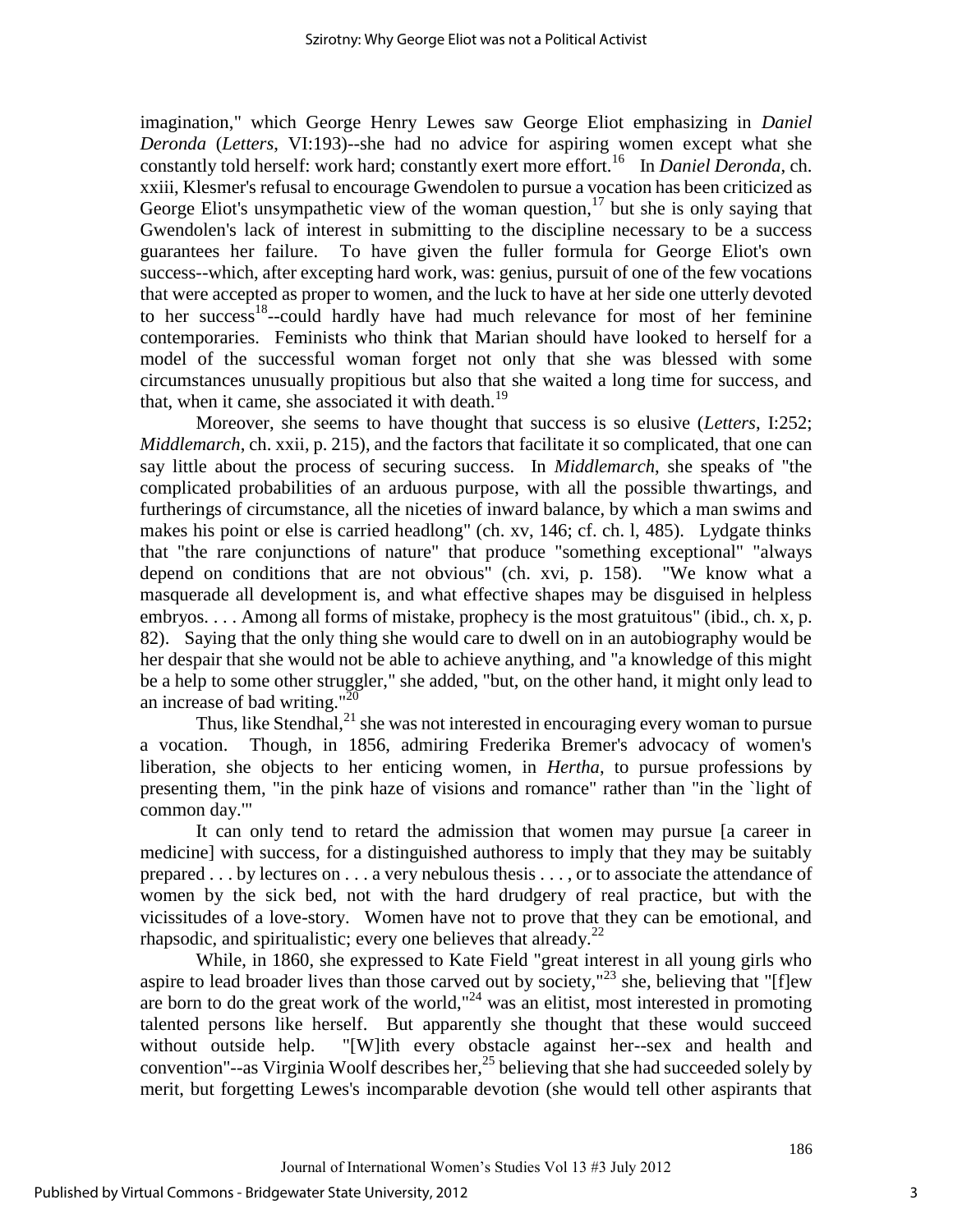recommendations are not the door to publication [*Letters*, VII:177-78; VIII:251]), she may have thought that women do not usually fail through lack of opportunity. In "Silly Novels," she was more impressed with the fact that incompetent women were pursuing careers than with the fact that women were locked out of them. In 1849, she had written, "Opportunity is kind" (*Letters*, I:277). To those capable of doing "the great work of the world," "the field of usefulness will constantly widen," she thought,<sup>26</sup> though late in life she admitted, as Edith Simcox says, "that there might be cases--though infrequently--of people to whom opportunities do not come."<sup>27</sup> She argues that the inferior physiology of the grand Teutonic woman,<sup>28</sup> "more than unfavourable external circumstances," explains why women's intellectual contributions have been meager.<sup>29</sup> Perhaps, in her early writings, she underestimated the importance of sympathy to success, or perhaps she did not consider lack of sympathetic support a lack of opportunity, for it was lack of sympathy that explains her not writing fiction until she was almost thirty-seven,<sup>30</sup> as it explains Maggie Tulliver and Dorothea Brooke's failure to find vocations.

But the main reason that George Eliot was not interested in persuading women to become feminists--and doubtless one reason for her refusal actively to support women's rights--was her lack of faith in most women. Never having thought well of the majority of women, morally or intellectually,  $31$  she bitterly complained that women's work was often incompetent, that women often pursued work beyond their capacities. Most of "our own feminine literature," she wrote, "is made up of books which could have been better written by men." $32$  In "Silly Novels," she excoriated incompetent women novelists,  $33$  writing, in 1858, "There is something more piteous almost than soapless poverty in this application of feminine incapacity to Literature" (*Letters*, II:439). In 1868, she wrote Barbara Bodichon:

What I should like to be sure of as a result of higher education for women  $\dots$  is, their recognition of the great amount of social unproductive labour which needs to be done by women, and which is now either not done at all or done wretchedly.

No good can come to women, more than to any class of male mortals, while each aims at doing the highest kind of work which ought rather to be held in sanctity as what only the few can do well. I believe . . . that a more thorough education will tend to do away with the odious vulgarity of our notions about functions and employment, and to propagate the true gospel that the deepest disgrace is to insist on doing work for which we are unfit--to do work of any sort badly (*Letters*, IV:425).

In 1869, she writes of her imperfect sympathy for some women activists (*Letters*, V:58)--possibly the "new women," whom Eliza Linton describes<sup>34</sup> and whom Marian may have thought of portraying in Gwendolen Harleth,  $35$  women who perhaps included those she deprecated as "overzealous champions of women [who] assert . . . even their moral superiority to men."<sup>36</sup> Having written, in 1853, that "`[e]nfranchisement of women' only makes creeping progress; and that is best, for woman does not yet deserve a much better lot than man gives her" (*Letters*, II:86), she was wary of giving rights to women whom she thought would abuse them.

Finally, George Eliot thought of herself as an activist, "teaching the world through books" (*Letters*, VI:405; cf. IV:301).<sup>37</sup> Passionately wanting to "`strengthen the good and mitigate the evil<sup>"</sup> (*L*, VI:258), through her books, so as to help bring in the millennium,<sup>38</sup> she was always concerned with the influence of her works,  $39$  regarding the "many deeply affecting assurances of [*Adam Bede's*] influence for good on individual minds" as a great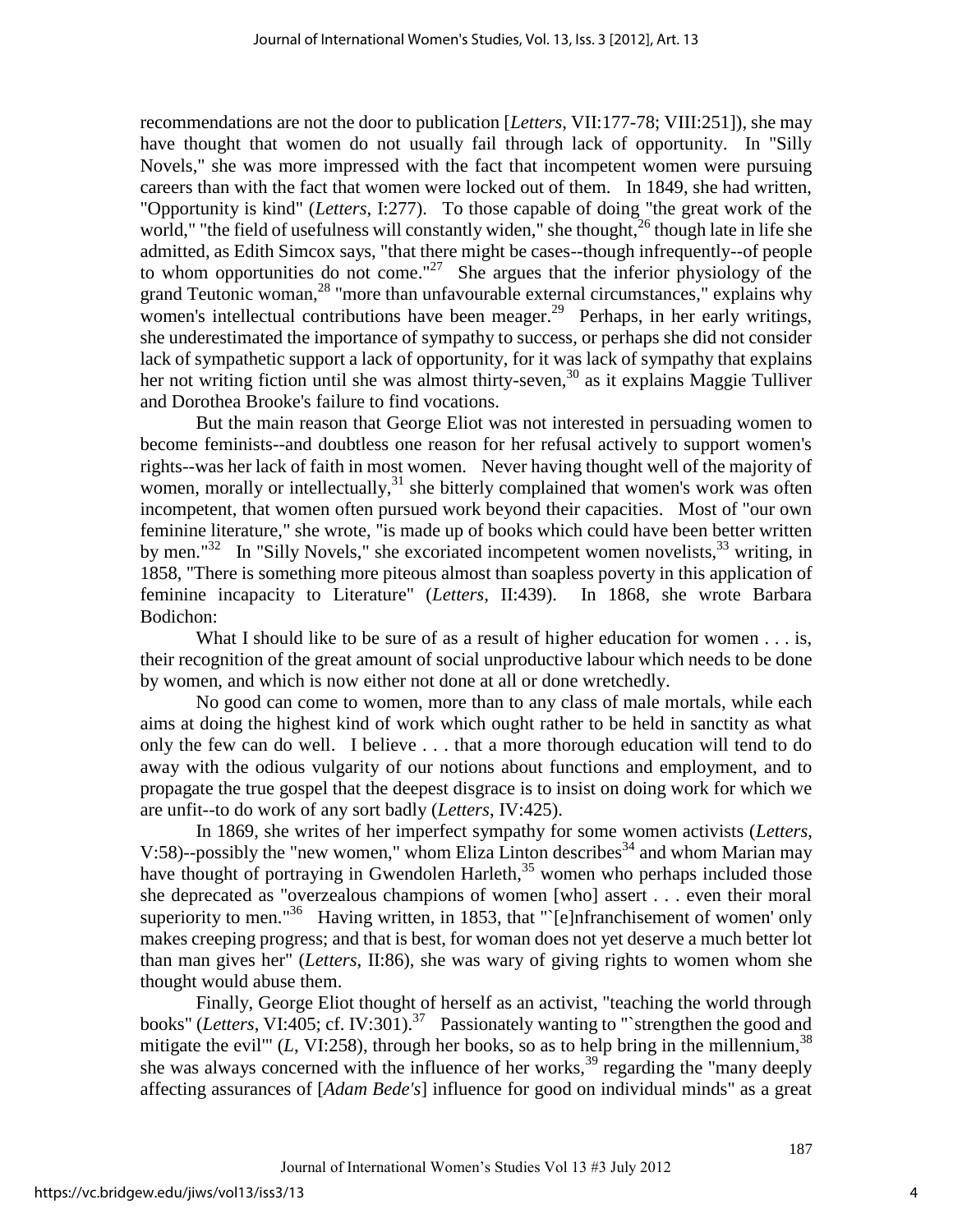blessing (*Journals*, 143), and declaring, in 1871, that the only friend she cared much to acquire was "one who takes into his own life the spiritual outcome of mine"  $(L, V:229)$ .<sup>40</sup> And she was a powerful influence, as her immense fame testifies. $41$  Readers constantly testified to the "practical effectiveness" (*Letters*, IV:248) of her writings.<sup>42</sup>

In fact, so concerned was she that her protests against women's constricted lives should issue in ameliorative action that she shrewdly seems to have tried to effect reform by appealing to men's self-interest. Emphasizing that debased women debase men ("Fuller and . . . Wollstonecraft," 989b), that ill-educated women destroy ambitious men like Lydgate, and understanding, like contemporary feminists, that women's lot is dependent on the lot men give her,<sup>43</sup> she wrote, in 1867, that "young men . . . are "just the class I care most to influence" (*Letters*, IV:397). Emily Davies reported that Mrs. Lewes, who was anxious that the first women admitted to schools of higher education should serve as advertisements of the good of educating women (*Letters*, V:406), "said she thought the great thing to be hoped for from the College was that it would modify the opinions of men about the education of women, and assert in an emphatic way that . . . it ought to be on a par with that of men." $44$ 

Desirous of making her fiction practically effective, George Eliot thought she would more forcefully present her views by maintaining the persona of a neutral observer in her fiction. She objected to readers equating her characters' views with her personal views (*Letters*, V:239), and she would not make her ideas public, as a political activist must, in order that people not read them into her fiction. In 1859, she wrote, "I am rather morbidly averse to anything that can be mistaken as a sign of a *personal* reason for a critical judgment" (*Letters*, III:100). In 1876, expressing gratitude for an admirer's sympathy with her conceptions, but refusing permission to publish her letter to him, (*Letters*, VI:288), she explained her conviction "that her influence as an author would be injured by presenting herself outside her books," saying that, because a public person's words are misinterpreted, misquoted, etc., she, by giving occasion to frivolous comment, "should be stepping out of my proper function and acting for what I think an evil result" (*Letters*, VI:289).<sup>45</sup>

Furthermore, even if we disregard all the caveats I have mentioned, the fact that she was a retiring woman who shrank from publicity  $(L, V:193)$  and hated being lionized<sup>46</sup> should absolve her of nonactivism motivated by antifeminism. Actually, nothing concerned her so much as love for her common-law husband<sup>47</sup> and for her writing, the "best part of me" (*L*, V:133, 212), "worth living and suffering for" (*L*, III:187; cf. V:244, 437; VII:230; IX:192). Extolling "the supremacy of the intellectual life" (*Middlemarch*, ch. lxxiii, p. 727), she organized her life around her work. Dedicated to it, always impatient about interruptions to it, $48$  she eschewed activities that would encroach on her time for study: she paid no visits, returned no calls, refrained from dining out,  $49$  saw few people,<sup>50</sup> refused to entertain visitors for extended periods (*Letters*, III:358), and abstained from letter-writing as much as possible (*Letters*, V:122). Resenting obligations that interfered with a life "passed chiefly in study and always in domestic ease" (*Letters*, IV:473), she complained about the "time-frittering work" (*Letters*, III:364) required by the "outsides" of her life, saying that, "too weary to be of use to any one else than Pater [Lewes]," she "detest[s] doing anything" (*Letters*, IV:234, 500). Indifferent to luxury (*Letters*, III:342), and disliking pleasure if troublesome--"from eating shrimps upwards" (*Letters*, V:340; cf. III:125: IV:479)--she wanted to be free of children,  $51$  writing, in 1866,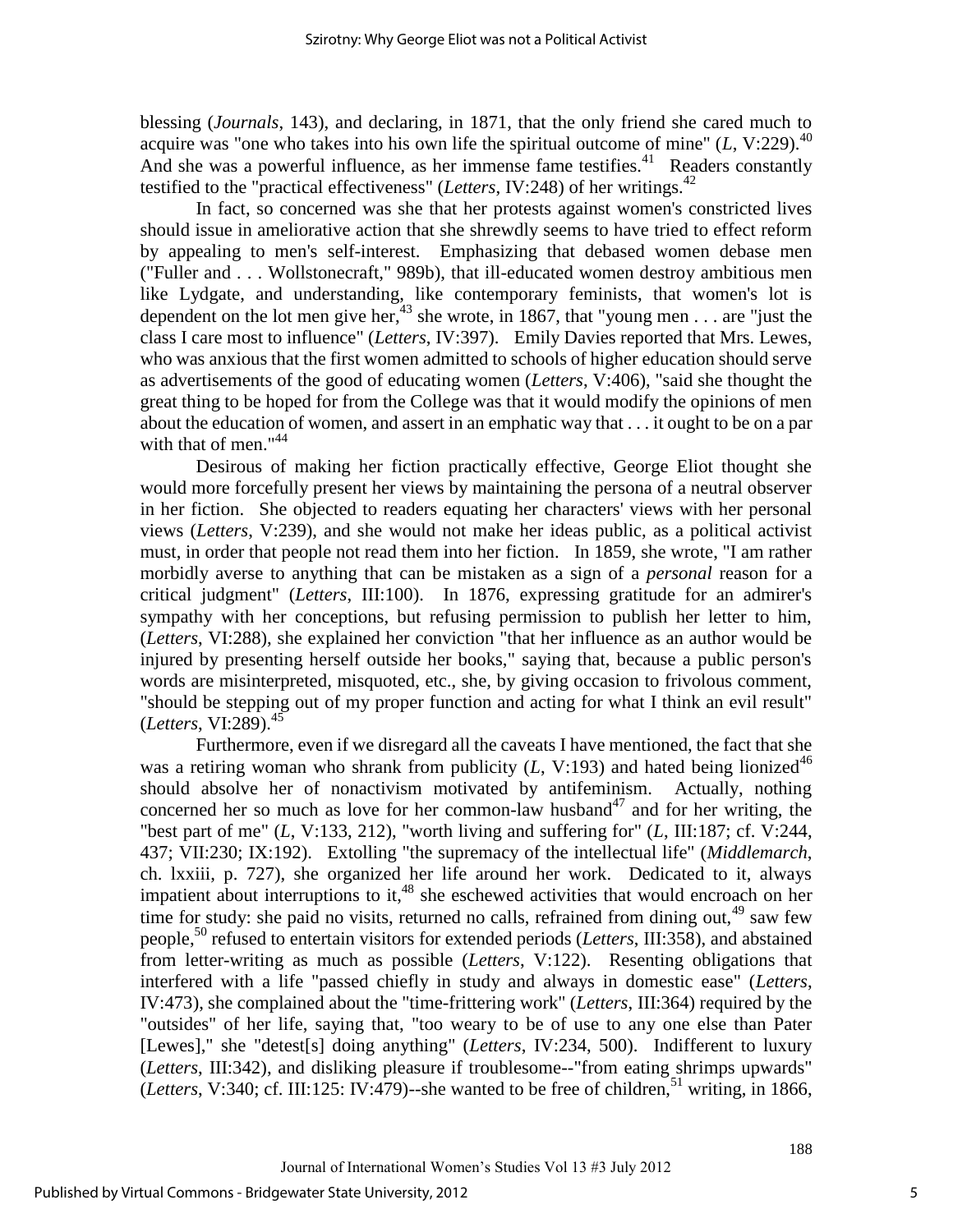that she is not "very open to the pleasures which may be found in our personal share of the grand-parents' joy" (*Letters*, IV:311-12). When Mrs. Taylor enlisted Sara Hennell to canvass for women's suffrage in 1867, Marian wrote Sara, "I love and honour my friend Mrs. Taylor, but it is impossible that she can judge beforehand of the proportionate toil and interruption such labours cause to women whose habits and duties differ so much from her own" (*Letters*, IV:390). In her later years, as "acquaintances and solicitations tend[ed] to multiply" (*Letters*, IV:477), she established the Sunday open houses to economize time (*Letters*, IV:311), retreating at times to the country<sup>52</sup> to secure her tête à tête with Lewes.<sup>53</sup> Moreover, often indisposed, considering health her cross,<sup>54</sup> limiting her knowledge of life (*Letters*, III:128; IV:473; V: 31), she did not have the energy necessary for activism. Her situation was not unlike that of Elizabeth Barrett Browning, whose knowledge also was circumscribed by bad health,<sup>55</sup> but critics took Browning's illnesses more seriously, excusing her lack of activism.

If readers cannot conceive of George Eliot's nonactivism except as symptomatic of antifeminism, they have only to remember that for centuries few women complained openly about the injustices they suffered from a patriarchal society. In fact, until the second wave feminism, in the 1970's, women generally maintained a conspiracy of silence, "fear[ful] of being thought unlike others," as Leonora Halm-Eberstein says (*Daniel Deronda*, ch. li, p. 586), not caring to be derided for opposing ideas that seemed, even for many women, written in stone. Only when complaint became politically correct in the latter part of the last century, long after first wave feminism a century before, did women freely vent their frustration and anger. To judge George Eliot for not doing what most women did not do until modern times--when society is no longer united in brainwashing young women to accept patriarchal views of women's function and mission<sup>56</sup>--is unfair. Moreover, even would-be reformers in George Eliot's day were not always activists. Frances Power Cobbe, who "came closer to propounding a theory of patriarchy than did any other Victorian feminist," "was not a great feminist activist."<sup>57</sup>

George Eliot devoted her life to what was her favorite work (*Letters*, V:40; VII:217). (In *Middlemarch*, she argues that one should pursue the work one most enjoys, that being the work for which one is most fitted.) Why should she be thought antifeminist only because she was not an activist? I am not arguing that she was a feminist. I am only arguing that implying that her lack of activism is evidence of her antifeminism only confuses a complicated issue.

After the initial reference to a work by Marian Evans (ME) or George Eliot (GE), references to the work, where appropriate, are cited in the text.

# **Notes**

<sup>1</sup>Kristin Brady, *George Eliot*, Women Writers (New York: St. Martin's Press, 1992), 58.

<sup>2</sup>Karen Chase, "Feminist Approaches," in *Oxford Reader's Companion to George Eliot*, ed. John Rignall (Oxford: Oxford Univ. Press, 2000), 64-65; Deirdre David, *Intellectual Women and Victorian Patriarchy: Harriet Martineau, Elizabeth Barrett Browning, George Eliot* (Ithaca: Cornell Univ. Press, 1987), 178; Barbara Hardy, *The Novels of George Eliot: A Study in Form* (London: The Athlone Press, 1963), 52; Kathryn Hughes, *George Eliot: The Last Victorian* (New York: Farrar, Straus and Giroux, 1999), 55; George Levine, "Repression and Vocation in George Eliot: A Review Essay," *Women and Literature* 7

6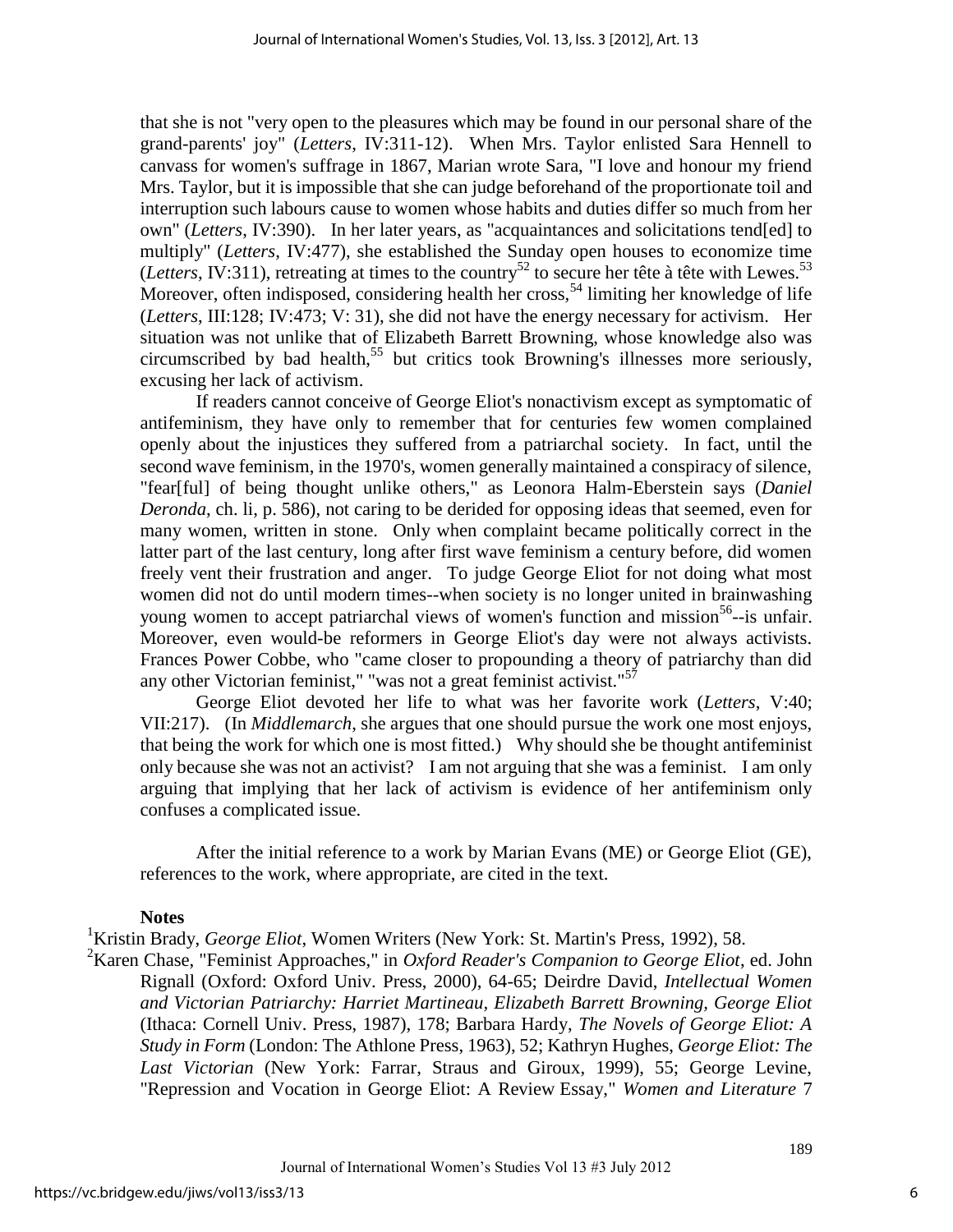(Spring 1979): 4; Jennifer Uglow, *George Eliot* (New York: Random House, Pantheon Books; London: Virago Press, 1987), 70-71; Bonnie Zimmerman, "George Eliot and Feminism: The Case of *Daniel Deronda*," in *Nineteenth-Century Women Writers of the English-Speaking World*, ed. Rhoda B. Nathan, Contributions in Women's Studies, no. 69 (New York and London: Greenwood Press, 1986), 231.

- <sup>3</sup>Nancy L. Paxton, *George Eliot and Herbert Spencer: Feminism, Evolutionism, and the Reconstruction of Gender* (Princeton: Princeton Univ. Press, 1991), 10.
- <sup>4</sup>The George Eliot Letters, ed. Gordon S. Haight, 9 vols. (Vols. 1-7--New Haven: Yale Univ. Press; London: Oxford Univ. Press, l954-55; Vols. 8-9--New Haven: Yale Univ. Press, 1978), III:227; cf. 23, 34. Henceforth, this work is abbreviated "*Letters*."
- $5$ Though she wrote in 1849 that "the active is worth twice of the passive all the world over" (*Letters*, I:325), regarding "that life of practically energetic sentiment" as the best life (GE, *Daniel Deronda*, ed. Graham Handley, Clarendon Edition (Oxford: Clarendon Press, 1984), ch. xxxii, p. 337), she was drawn to passivity, calling herself "Lady Theory" (*Letters*, V:104), who feels and talks but does little (*Letters*, IV:124). In 1872, she wrote, "I easily sink into mere absorption of what other minds have done, and should like a whole life for that alone" (*Letters*, V:324-25; cf. II:383).
- <sup>6</sup>Herbert Spencer, who said that she frequently expressed difference of opinion "in a half apologetic manner," wrote that she desired "to feel at one with society around. . . . her natural feeling was a longing to agree as far as possible" ("A More Active Year," in *An Autobiography*, 2 vols. [London: Williams and Norgate, 1904], I:398, 396).
- <sup>7</sup>*Letters of George Henry Lewes*, ed. William Baker, 3 vols., English Literary Studies Monograph series, nos. 64, 65, and 79 (Victoria, B. C.: Univ. of Victoria, 1995, 1999), III:118.
- <sup>8</sup>Cf. *Letters*, VI:287; GE, "Address to Working Men, by Felix Holt," *Blackwood's Edinburgh Magazine* 103 (Jan. 1868): 1-11; GE, *Felix Holt*, ed. Fred C. Thomson, Clarendon Edition (Oxford: Clarendon Press, 1980), ch. xvi, pp. 157-58; GE, *Middlemarch*, ed. David Carroll, Clarendon Edition (Oxford: Clarendon Press, 1992), ch. xlvi, p. 457; J[ohn] W[alter], Cross, ed. *George Eliot's Life As Related in Her Letters and Journals*, 3 vols. (Edinburgh and London: William Blackwood and Sons, 1885), ch. xix, III:426-27; [W. M. W. Call], "George Eliot: Her Life and Writings," *Westminster Review* 116 (July 1, 1881): 191.
- <sup>9</sup>[Call], "George Eliot," 185. Lewes wrote Blackwood, in 1856, that a story of his, "is *not* to be in any way political or social. . . . No one is more ignorant of politics, or more indifferent to them. I feel quite inclined to accept the Chinese synonym [*sic*], who calls talking politics `talking some idle words.' I *never* write politics" (*Letters of . . . Lewes*, I:245).
- $10$ William Hale White, who, like ME, lived at Chapman's from 1851 to 1853, wrote that she lived an "entirely unconventional life" (Letter, in "Literary Gossip," *Athenaeum*, no. 3031 [Nov. 28, 1885]: 702b).
- <sup>11</sup>Sara A. Burstall, *Retrospect and Prospect: Sixty Years of Women's Education* (London and New York: Longmans, Green and Co., 1933), 77-78.
- <sup>12</sup>See Ray Strachey, "The Cause": A Short History of the Women's Movement in Great Britain (London: G. Bell and Sons, 1928), ch. viii, p. 147; Sheila R. Herstein, *Mid-Victorian Feminist, Barbara Leigh Smith Bodichon* (New Haven and London: Yale Univ. Press, 1985), 84-85. Moreover, GE was often considered coarse; see *The Amberley Papers: Bertrand Russell's Family Background*, ed. Bertrand Russell and Patricia Russell, 2 vols. (New York: Simon and Schuster; London: George Allen & Unwin, 1966), II:58. George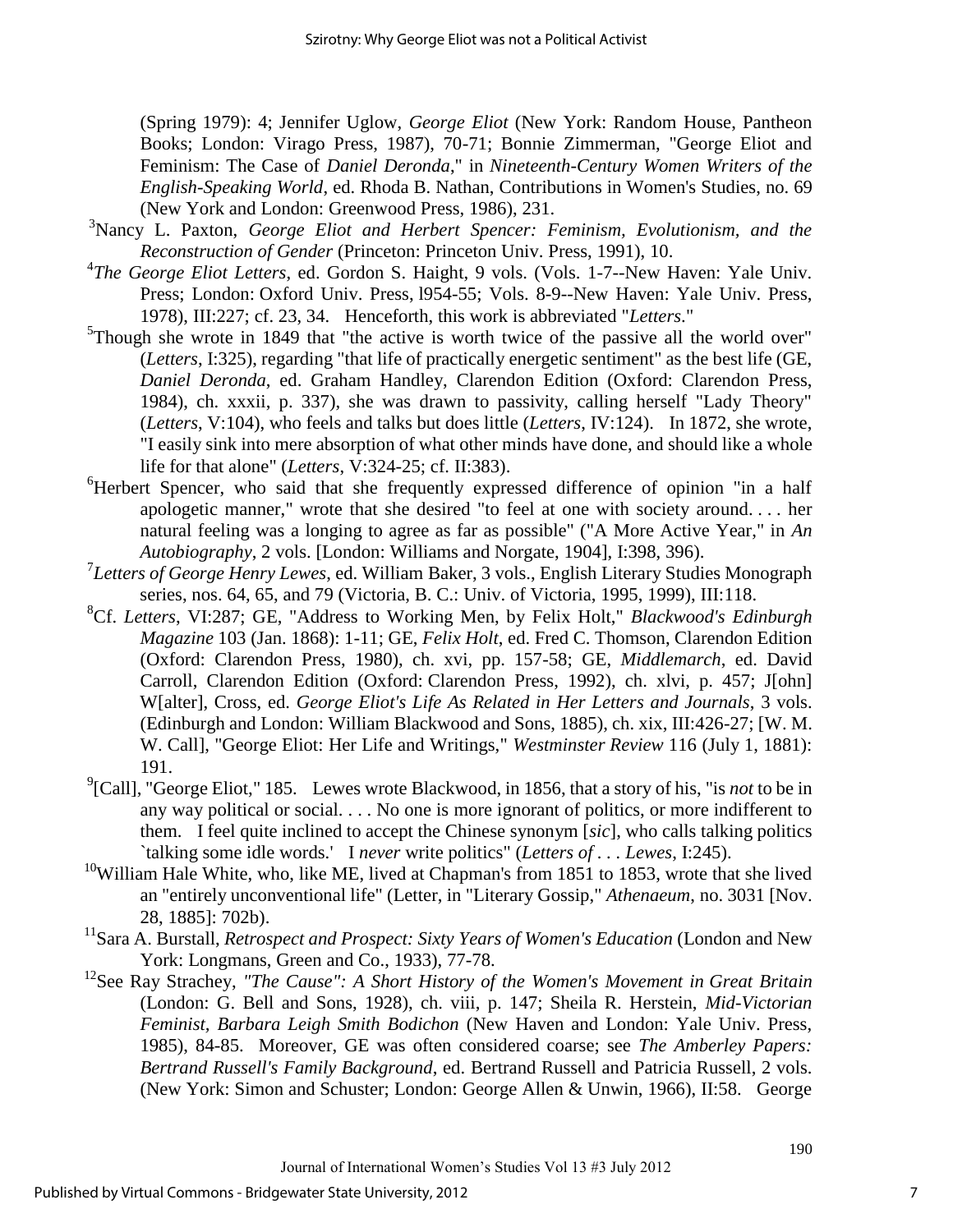Eliot's novels were forbidden reading for many young girls (Gordon S. Haight, Introduction to *The Mill on the Floss*, ed. Haight, Riverside Edition [Boston: Houghton Mifflin Co., 1961], xx-xxi; Robert McAlmon, *Being Geniuses Together, 1920-1930*, revised by Kay Boyle [Garden City, N. Y.: Doubleday & Co., 1968], 82).

- <sup>13</sup>Herstein, *Mid-Victorian Feminist*, 192.
- <sup>14</sup>Evelyn Abbott and Lewis Campbell, *The Life and Letters of Benjamin Jowett*, 2 vols. (London: John Murray, 1897), II:182; cf. II:274.
- <sup>15</sup>*Letters*, I:104-5, 119, 277; II:396; III:177, 467; IV:159; V:122; *The Journals of George Eliot*, ed. Margaret Harris and Judith Johnston (Cambridge: Univ. Press, 1998), 90, 125, 127, 138; ME, "Modern German Music," *Leader* 5 (April 29, 1854): 403b (attributed to ME [*Letters*, II:150 n. 6]); *Daniel Deronda*, ch. xxiii, pp. 236-40. Emphasizing perseverance, "the passionate patience of genius" (*Daniel Deronda*, ch. xli, p. 478)--a quotation attributed to Georges Louis Leclere de Buffon (Matthew Arnold, "Joubert," in *Matthew Arnold's "Essays in Criticism, First Series": A Critical Edition*, ed. Thomas Marion Hoctor [Chicago and London: Univ. of Chicago Press, 1968], 170)--she wrote to Emanuel Deutsch, in 1868 (date in William Baker, *George Eliot and Judaism*, Salzburg Studies in English Literature, Romantic Reassessment, no. 45 [Salzburg: Institut für Englische Sprache und Literatur, Universität Salzburg, 1975], 132 n. 26), that "our good is to be got by weary struggle, & by that alone," (*Catalogue of the Archer M. Huntington Collection of American and European Autograph Letters, Manuscripts, Documents and Music*, Property of The American Academy of Arts and Letters, for sale by auction by Sotheby and Co., Nov. 12, 1963, p. 22, lot 45). In GE, *Romola*, ed. Andrew Brown, Clarendon Edition (Oxford: Clarendon Press, 1993), ch. xii, p. 121, Bardo praises Tito for his "labor, without which," he says, "life has given nothing to mortals. It is too often the `palma sine pulvere'. . . that young ambition covets." The quotation is also in GE's Bodleian Library Notebook (MS. DON. G. 8), ed. Andrew Thompson, in *George Eliot--George Henry Lewes Studies*, nos. 50-51 (Sept. 2006): 7 [3:1].
- <sup>16</sup>See *Journals*, 90.
- <sup>17</sup>Chase, *s.v.* "the woman question," *Oxford Reader's Companion*, 448.
- $18$ <sup>18</sup>GE always attributed her success to Lewes. See the inscriptions to him in her works; Edith Simcox, "George Eliot," *Nineteenth Century* 9 (May 1881): 783; Abbott and Campbell, *Benjamin Jowett*, II:182.
- <sup>19</sup>GE's stories of Jubal, Armgart, Arion, and Leonora Halm-Eberstein argue that the price of fame is death. See also *Letters*, V:212; VI:415; VIII:383.
- <sup>20</sup>Cross, *George Eliot's Life*, Introductory, I:36-37.
- <sup>21</sup>ME, "Art and Belles Lettres," *Westminster Review* 65 (April 1856): 643.
- <sup>22</sup>"Belles Lettres," *Westminster Review* 66 (Oct. 1856): 576, 578.
- <sup>23</sup>"Recollections by Kate Field," New York *Daily Tribune*, Dec. 24, 1880, p. 5b.
- <sup>24</sup>Cross, *George Eliot's Life*, ch. xix, III:430.
- <sup>25</sup>Virginia Woolf, "George Eliot," in *The Common Reader, First Series*, ed. Andrew McNeillie (New York and London: Harcourt Brace Jovanovich, 1984), 172. This quotation is absent from the original publication of the article (*Times Literary Supplement*, Nov. 20, 1919, pp. 657b-58b), from which the editor purportedly reprinted the article (*Common Reader*, 256).
- <sup>26</sup>Cross, *George Eliot's Life*, ch. xix, III:430.

<sup>27</sup>Edith Simcox, *Monument to the Memory of George Eliot: Edith J. Simcox's "Autobiography of a*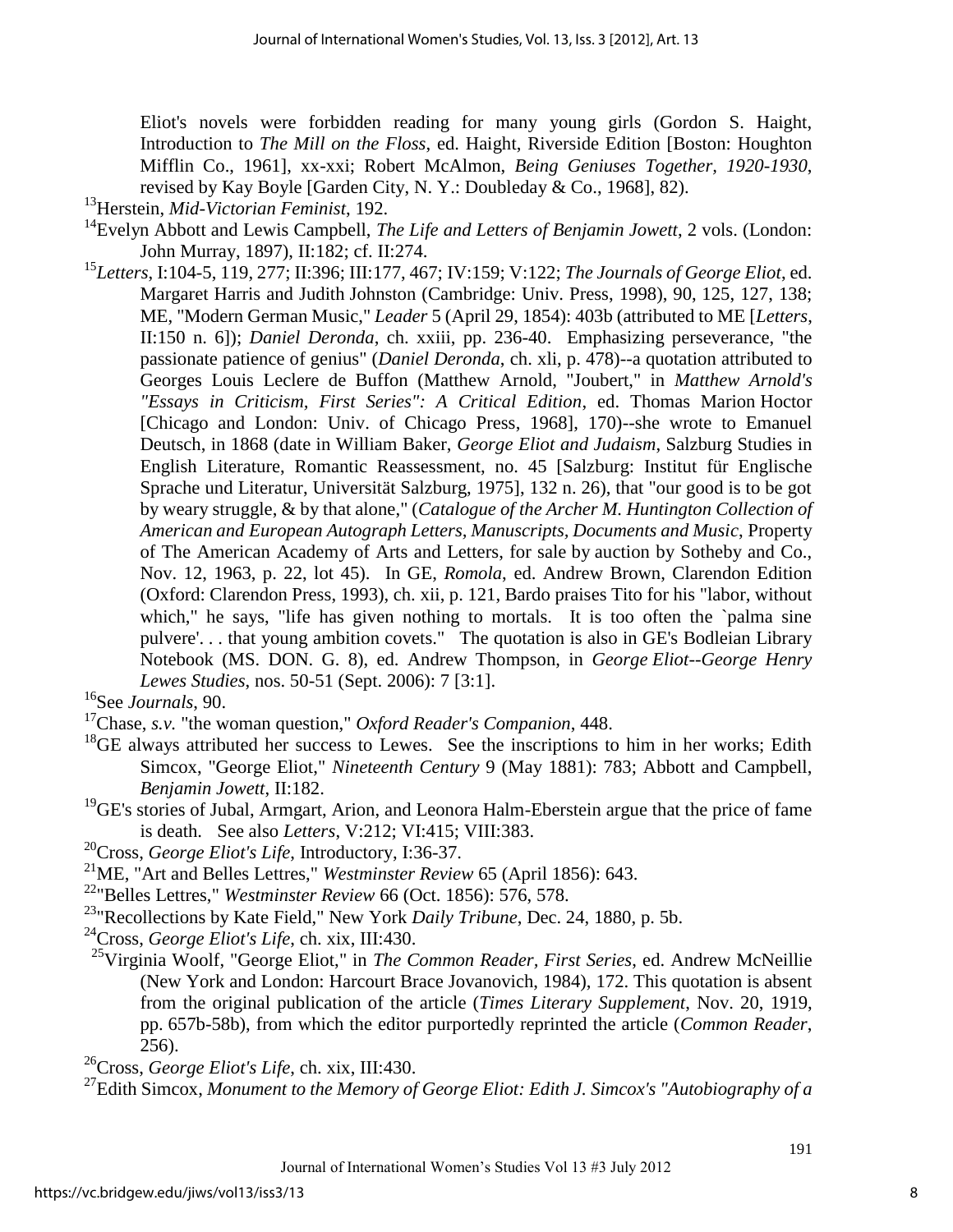*Shirtmaker,"* ed. Constance M. Fulmer and Margaret E. Barfield, Literature and Society in Victorian Britain, Garland Reference Library of the Humanities (New York and London: Garland Publishing, 1998), 23.

- <sup>28</sup>*Letters*, III:242; IV:269; V:406; VIII:402-3; ME, "Woman in France: Madame de Sablé," *Westminster Review* 62 (Oct. 1854): 450-51; *Romola*, v, 51; vi, 68; *Middlemarch*, ch. lxiv, p. 636.
- $^{29}$ ME, "Woman in France," 449-51.
- $30$ In 1859, she wrote a friend, "Under the influence of the intense happiness I have enjoyed in my married life from thorough moral and intellectual sympathy, I have at last found out my true vocation" (*Letters*, III:186).
- <sup>31</sup>*Letters*, II:157, 454; V:468; VI:287.
- <sup>32</sup>ME, "Woman in France," 448.
- <sup>33</sup>ME, "Silly Novels by Lady Novelists," *Westminster Review* 66 (Oct. 1856): 442-61.
- <sup>34</sup>[Eliza Lynn Linton], "The Girl of the Period," *The Saturday Review* 25 (March 14, 1868): 339-40. See also articles on the subject in *Saturday Review* following in 1868-69.
- <sup>35</sup>Bonnie Zimmerman, "Gwendolen Harleth and `The Girl of the Period,'" in *George Eliot: Centenary Essays and an Unpublished Fragment*, ed. Anne Smith (London: Vision Press, 1980), 196-217. Mathilde Blind says that GE once remarked that she wished to draw a girl of the period in Gwendolen (*George Eliot*, Eminent Women Series [London: W. H. Allen and Co., 1883], ch. xiv, p. 198). In GE, *Impressions of Theophrastus Such*, Cabinet Edition (Edinburgh and London: William Blackwood and Sons, 1880), ch. x, p. 153, GE describes a type that fits Linton's description of the "new woman."
- <sup>36</sup>ME, "Margaret Fuller and Mary Wollstonecraft," *Leader* 6 (Oct. 13, 1855): 989b.
- <sup>37</sup>Edith Simcox says GE urged her to say "that every writer was *ipso facto* a teacher,--an educational influence--on his readers" (*Monument*, 22).
- $38$ She had faith that "the inevitable march of the human race," "the grander evolution of things to which all social forms are but temporarily subservient," "the groaning and travailing of the world towards the birth of the right and fair" (ME, "The Natural History of German Life," *Westminster Review* 66 (July 1856): 71, 79; *Letters*, V:390), were conspiring to bring about the millennium.
- <sup>39</sup>*Letters*, V:245, 357; VI:52, 258; VII:284; *Journals*, 142-43; see also *Letters*, IV:466; VII:250.
- <sup>40</sup>In *Daniel Deronda*, Mordecai cultivates Deronda as one who will take the spiritual outcome of Mordecai's life.
- <sup>41</sup> Alexander Main's letters to the Leweses (National Library of Scotland) constantly reveal his idolatry of her, shared by Charles Ritter (letter of Main to GE, Feb. 29, 1876, p. 203a). See also *Letters*, V:276, 415; VII:16.
- <sup>42</sup>See *Letters*, III:17-18, 169-70 n. 5; V:387. Having written, in 1861, that she "should be unable to write at all without strong proofs that I had touched [people]" (*Letters*, III:393), she wrote, in 1873, "I have received many deeply affecting assurances of [*Middlemarch's*] influence for good on individual minds" (*Journals*, 143). An historian, regarding the Jewish element in *Daniel Deronda*, says that "in terms of its practical effects it was probably the most influential novel of the nineteenth century" (Paul Johnson, *A History of the Jews* (New York and London: Harper and Row, 1987), 378. I am indebted to the late Professor Brian F. Wilkie for this information.
- <sup>43</sup>Esther Lyon says that a woman "is dependent on what happens to her" (*Felix Holt*, ch. xxvii, p. 225; cf. ch. xliii, p. 342); Mrs. Transome, that "I must put up with all things as they are